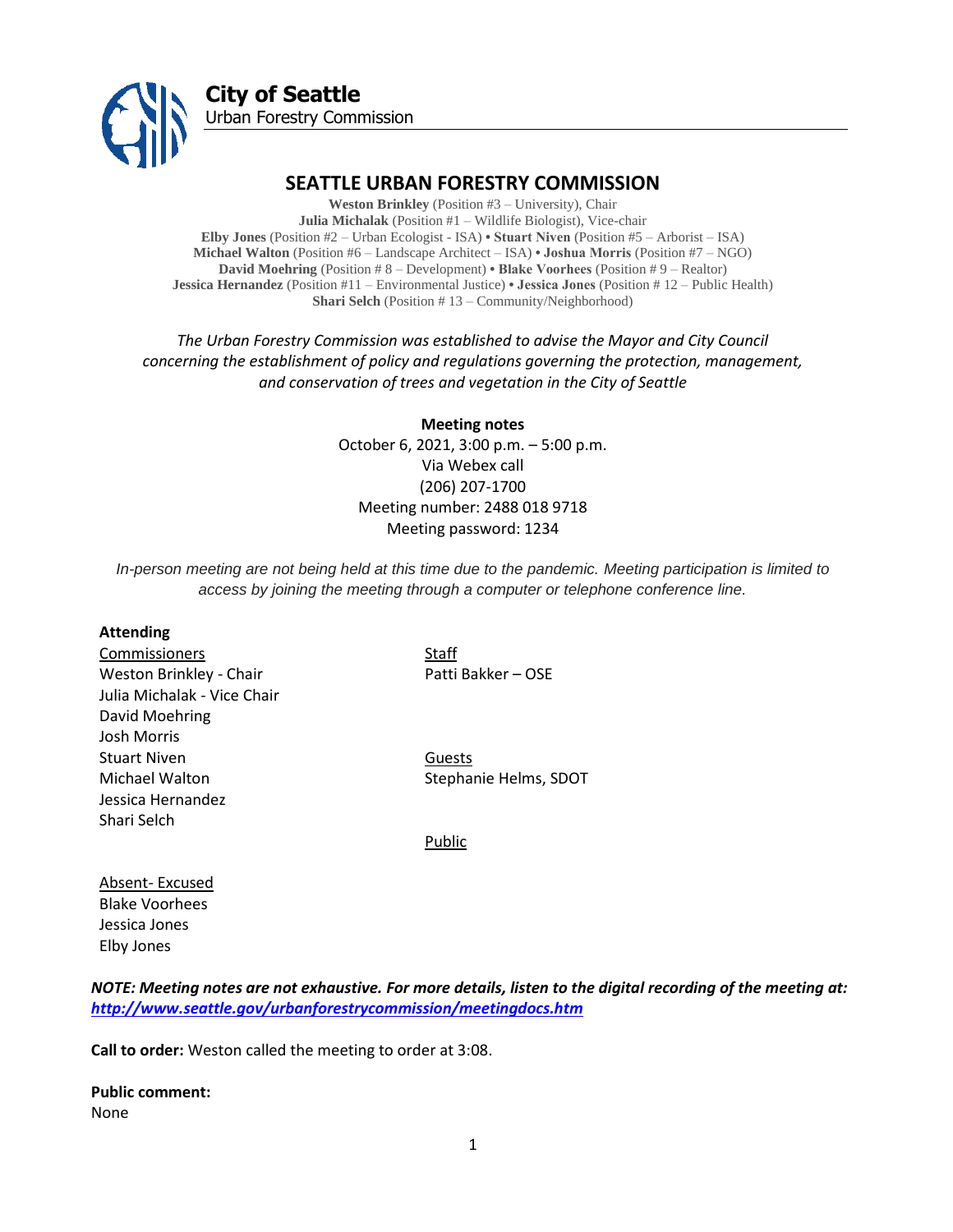# **Chair, Committees, and Coordinator report:**

Patti provided an update on recruitments. There are now two positions we need to fill – position 4, hydrologist and position 6, landscape architect, which are both Mayor-appointed positions. Patti is working with Mayor's Office staff and others who have run inclusive recruitment processes recently, to develop position descriptions and postings, materials to advertise them (blog post, web content), and outreach plans to ensure we get wide distribution and hopefully a good set of candidates.

Patti also noted that Seattle Forest Week is coming up in early November. It will be kicked off with Green Seattle Day on November 6<sup>th</sup>, with small planting events at 17 sites and also a Farm and Wetland Exploration at Rainier Beach Urban Farm and Wetland. It will continue with a slate of in-person and virtual events through the week, and then culminate with an Arbor Day celebration at John C. Little Park. Information can be found at seattleforestweek.org, which is a page hosted on the Green Seattle Partnership website. Commissioners are invited to participate in events if desired and can contact Patti if interested.

Tree protections updates – the engagement with BIPOC and other marginalized communities that we've been working with the Department of Neighborhoods' Community Liaisons to conduct is wrapping up. We should have final reports and a wrap-up meeting next week. We will combine that feedback with that received during the focus group listening sessions, and work to incorporate all of that into the final proposals moving forward in the updated tree protection regulations. Chanda Emery from SDCI will attend next week's meeting for a further update.

Patti and Weston alerted the Commission that Michael Walton has given word that he will need to step down from his position on the Commission at the end of the year. This is why there are now two positions that we are working to recruit for.

Weston noted that Commissioners are starting to get going on some committee and work planning work, and should have more to report on that soon. He also noted that there is a desire to offer additional recommendation related to the urban forestry consolidation SLI and the group will take that up next week. He noted the budget is out and asked which Commissioners might be interested in working to compile urban forest-related content from it.

# **Approval of September 1 and 8 meeting notes**

**ACTION: A motion to approve the September 1 meeting notes as written and amended was made, seconded, and approved.** 

**ACTION: A motion to approve the September 8 meeting notes as written and amended was made, seconded, and approved.** 

#### **Sooty Bark Disease**

Stephanie Helms provided an overview of sooty bark disease as a pathogen affecting trees in Seattle. The briefing included information on what it is, the timeline of action here in Seattle, what we know about it and how it impacts our urban forest. There is a challenge in that we are still researching it while also needing make plans for dealing with it.

SBD is a tree disease that primarily affects maples and is caused by a fungus. It not well documented in general or here in the state. The fungus can cause human pneumonitis in people.

It's thought that it's affecting trees more now because of climate change impacts of hotter, drier summers our region has been experiencing.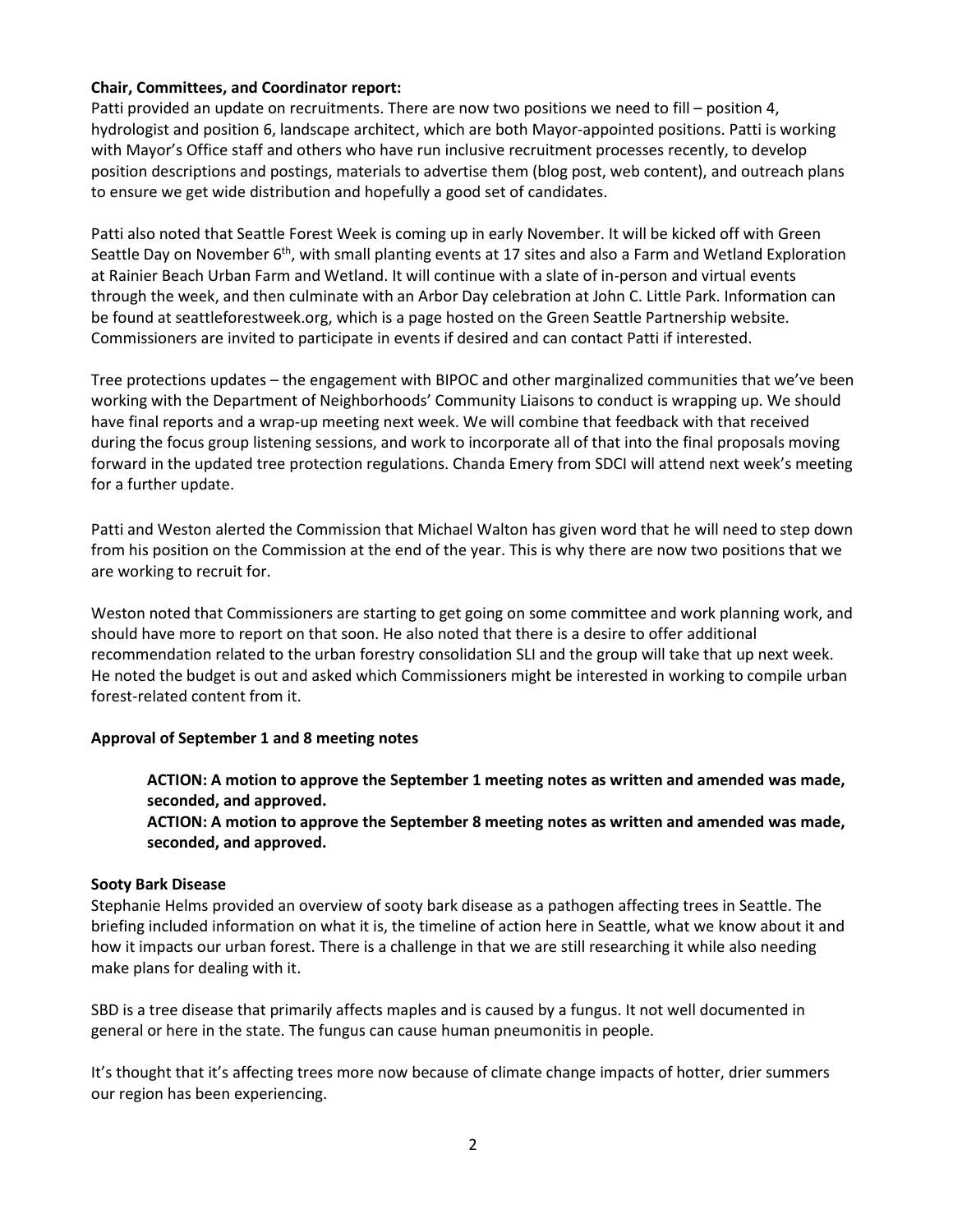Many departments/programs in the city are working together to address the issue, and also involving state and county agencies and researchers from WSU in the investigations and planning. Stephanie provided a timeline of actions of the team, including collecting and testing samples, outreach with other agencies and a seminar with colleagues in Germany who are also dealing with this forest pest. Lessons learned from Germany include the importance of public education to avoid unnecessary tree removal. The city is now working with the other agencies to develop plans and messaging, and expects to have materials planned after a series of three monthly meetings (December 2021.)

An important aspect to developing plans for dealing with SBD is determining whether it is a primary pathogen that can attack healthy trees or a secondary pathogen only affecting already stressed trees. City staff are working on messaging around the trees and their impacts, and relying on the health experts we're partnering with to help with the messaging around health impacts. We also don't yet know whether this fungus will behave invasively here as it does in Germany.

WSU is taking the lead on education and training. They currently have an informational webpage and also host monthly information sessions on their website. WSDA will also start testing samples to help increase testing capacity.

Potential impacts of SBD include direct impacts to the urban forest and our research will help us determine if it should be managed and how, and the extent of the impact. There are also impacts related to pest readiness. The City has been developing a pest response plan and the State has an Urban Forest Pest Readiness Playbook and these things have helped greatly to quickly pull together necessary agencies and information.

Questions from Commissioners include the distribution of SBD. Stephanie estimated there have been about 20 positive samples but the full distribution is unknown. There areas around the city where maples are looking unhealthy and groups avoiding planting more maples. Diversifying tree composition. Are there signs that the public can look for to identify this? There are agencies that people can submit information on tree symptoms, and those agencies can go collect samples from trees to confirm whether it is SBD. How is the fungus spread, and is there a threshold beyond which a tree cannot be treated for this and needs to be removed? Germany folks report that they are removing trees as soon as they detect the disease in a tree. They are also doing tool sanitation to avoid spreading it.

# **Commission Debrief on Presentation**

The Commission discussed a thank you letter for Stephanie, to include: keep Commission updated; provide information on how to identify it in trees and potentially a kit for collecting samples that can be tested. Shari will draft the letter.

#### **2021 Work Plan**

Patti set up the work plan discussion, starting with a recap of the last discussion and displaying a template work plan that starts to incorporate some of the suggested changes.

There are different types of actions in the current plan, and not an easy way to distinguish between those types (e.g. monitoring ongoing issues vs. specific projects and actions.) How do Commissioners sign up for tasks/work? How many things can/should Commissioners sign up for?

Suggestion to identify what the Commission's goals are and what it wants to accomplish, and then identify and assign tasks from there. Also discussed how to identify priorities among the tasks so that we can map out how the work gets accomplished through the year?

Work planning suggestions include: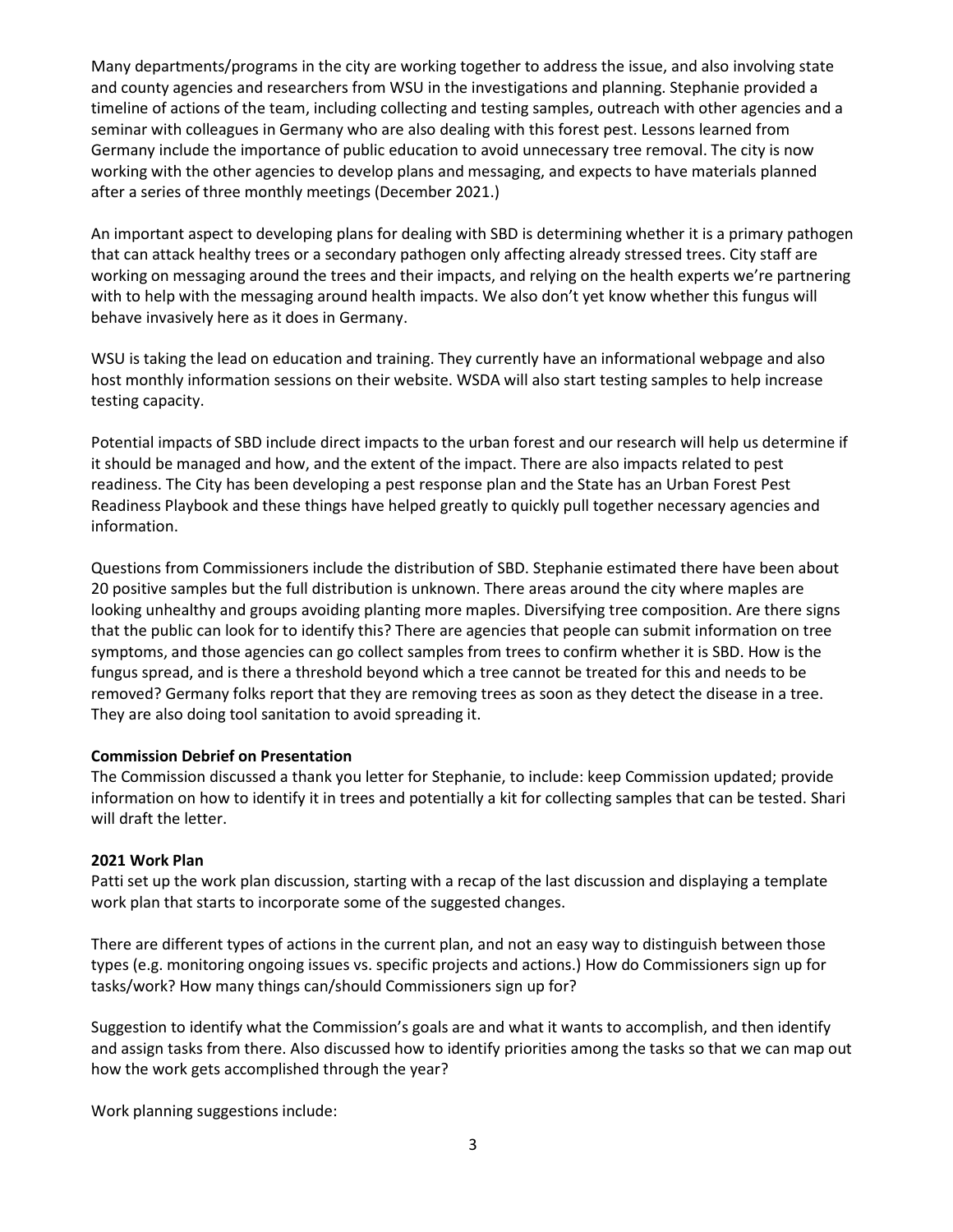- Send out a survey with all of the tasks so that Commissioners can rank and prioritize.
- In-person retreat for developing plans.
- Make items action-oriented, to incorporate accountability and ability to track.
- Calendar list of other things happening.
- Import the work plan to Excel so that it is sortable and more of a tool.
- Categories could include time-sensitive, administrative. Standardize the outcome and deliverable; four types of actions columns. Template and how-to for each action type.
- Recommendation commissioners would prepare one-pager; various types of results in the recommendations (not an issue for action, recommended action.)
- Incorporate column on priority into the plan (using tiers vs. straight numbering).

A question was posed about whether funding is available for translations of engagement materials. The Commission may want to explore a funding relationship and determine what is possible (e.g. partner with Parks Foundation or other) and how to do implement it. Look into other commissions have fiscal sponsors and/or how they fund their products.

# **SPR thank you letter**

Commissioners reviewed the draft letter prepared by Josh and proceeded to make edits to refine the letter. The letter includes suggestions that Commissioners made during the September 8 meeting, as well as additional recommendations added after.

# **Action: A motion to adopt the letter as amended was made, seconded and approved.**

*NOTE: Meeting notes are not exhaustive. For more details, listen to the digital recording of the meeting at: <http://www.seattle.gov/urbanforestrycommission/meetingdocs.htm>*

# **Public comment:**

None

**Adjourn:** The meeting was adjourned at 5:02 PM.

# **Meeting Chat:**

from Shari Selch to everyone: 3:12 PM has the meeting started? from Shari Selch to everyone: 3:13 PM I can't hear anything! from Weston to everyone: 3:13 PM Yes! It has! from Weston to everyone: 3:13 PM Maybe try leaving and coming back in? from Joshua Morris to everyone: 3:18 PM Thank you, Michael! We will miss you! Glad you'll stick around for a bit :) from Julia Michalak to everyone: 3:18 PM Thank you Michael! We will miss you from Julia Michalak to everyone: 3:19 PM No worries! from Jessica Hernandez to everyone: 3:30 PM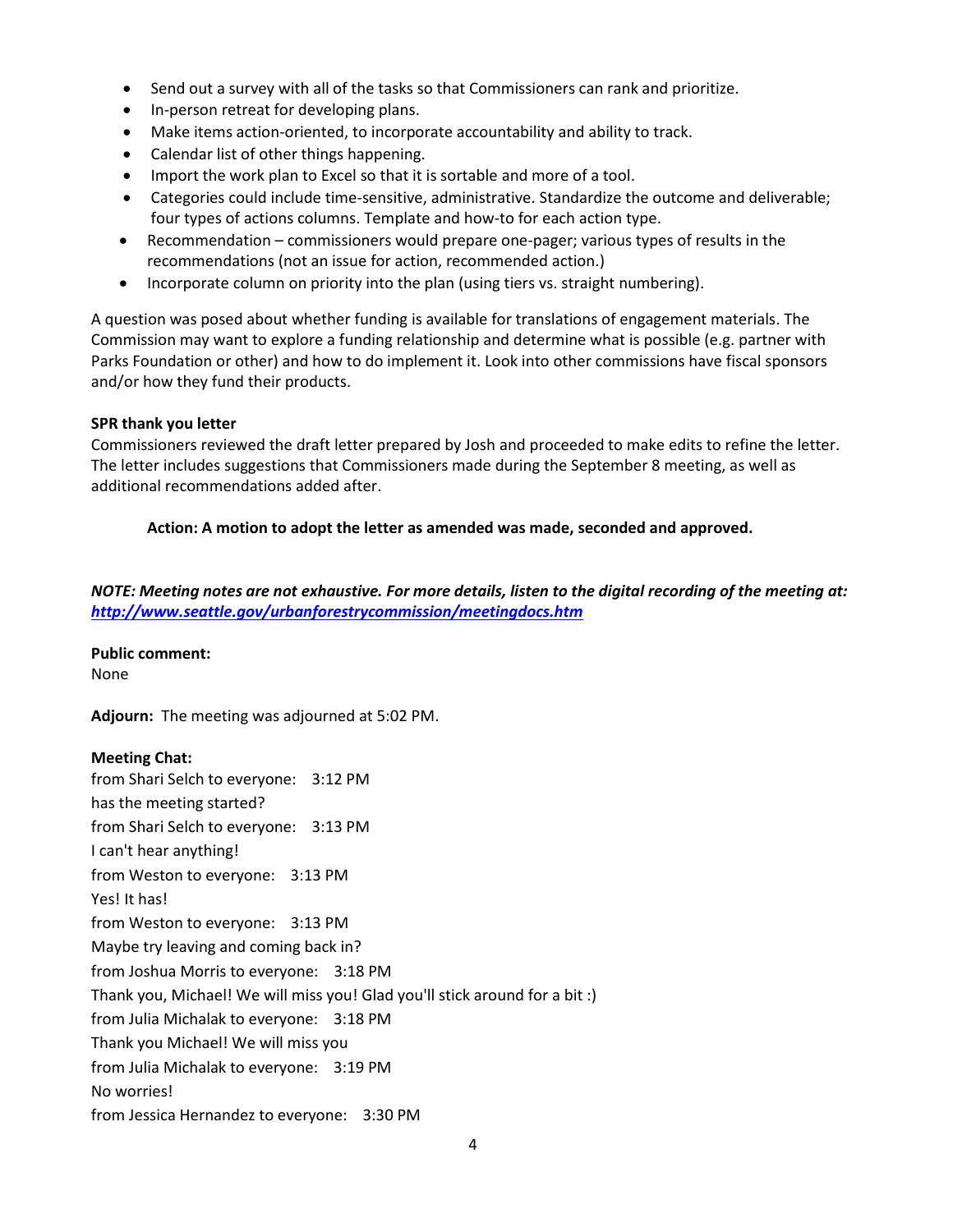I hear background noise- is it just me? from Jessica Hernandez to everyone: 3:30 PM i hear office chatter from Julia Michalak to everyone: 3:30 PM Sounds ok to me from Jessica Hernandez to everyone: 3:46 PM Question: I was wondeirng if WSU or City of Seattle is forming collaborations with the local tribes, especially given the strong knowledge they hold about our trees, like the Puyallup by WSU? from Jessica Hernandez to everyone: 3:48 PM thank you! from Jessica Hernandez to everyone: 3:51 PM Question: In terms of the research and response, is the network planning to incorporate citizen science? from Jessica Hernandez to everyone: 3:52 PM Where people can provide information on new Sooty Bark Disease cases? from Jessica Hernandez to everyone: 3:52 PM NVM! My question was answered right now with this question. from Julia Michalak to everyone: 3:54 PM Suggestion to create a single phone number/email point of contact for the public to report siting either of this or future pest species. Just to make it easy and simple to know who and how to contact. from Jessica Hernandez to everyone: 3:58 PM Thank you!!!! Great presentation! from Julia Michalak to everyone: 3:58 PM Thanks! from Helms, Stephanie to everyone: 4:01 PM Thank you Shari! from Helms, Stephanie to everyone: 4:03 PM Have to run - thank you all again for having me, and for the great questions and valuable feedback! Looking forward to giving another update as more research emerges! Enjoy autumn :) from Jessica Hernandez to everyone: 4:21 PM cant we just do an excel sheet? from Jessica Hernandez to everyone: 4:21 PM that will make it easier from Weston to everyone: 4:21 PM agreed! from Jessica Hernandez to everyone: 4:25 PM yes from David Moehring, UFC Pos 8 to everyone: 4:32 PM Example of a prototype typical "RECOMMENDATION": (1) Topic;; (2) Background to topic;; (3) Preliminary Findings from UFC focus team; and (4) proposed recommendation(s) from the focus team (this may include that the topic should be postponed to a later dat.) 5. Name of focus team participants. from Weston to everyone: 4:34 PM thanks David from Jessica Hernandez to everyone: 4:59 PM +1 Julia from Jessica Hernandez to everyone: 5:02 PM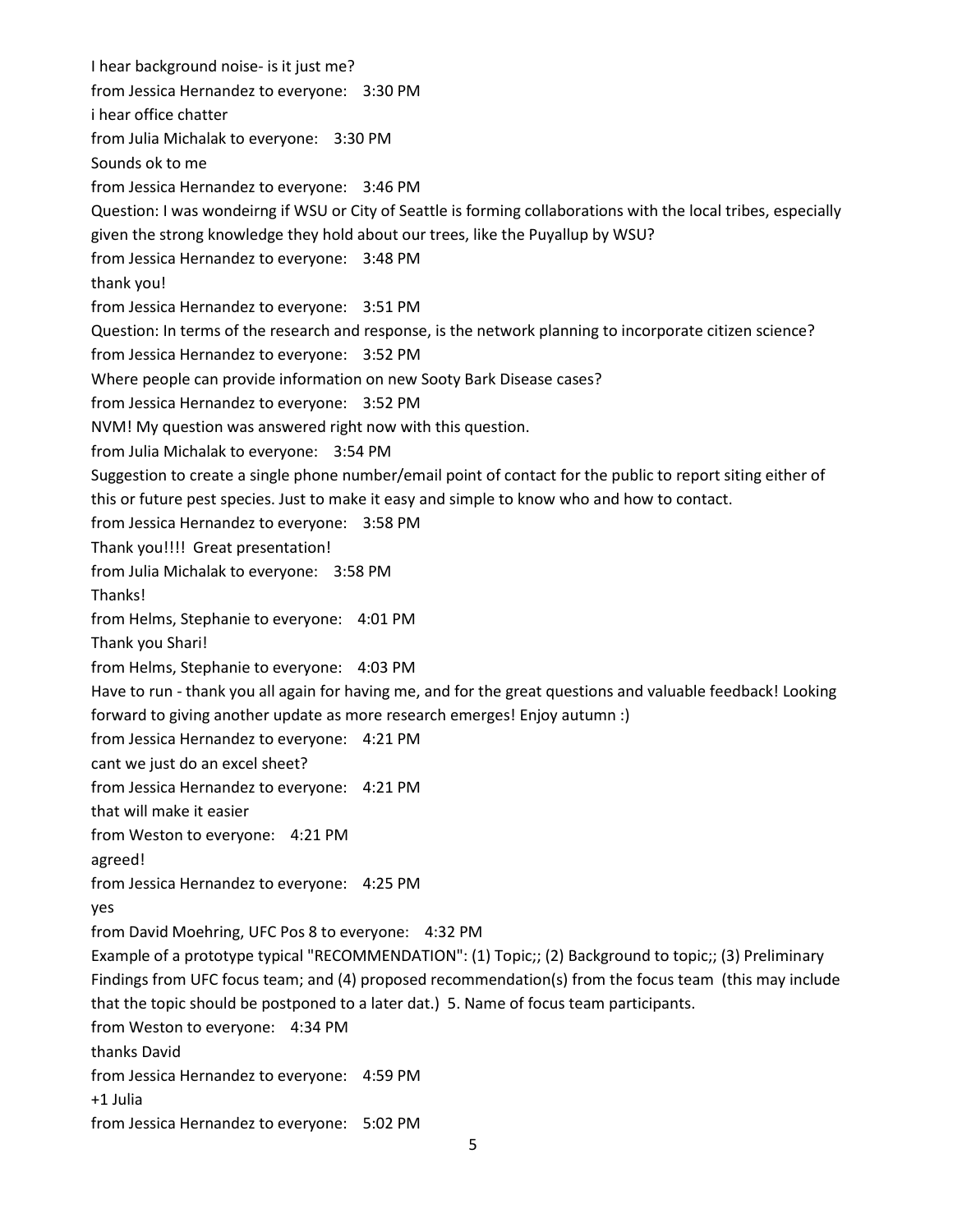#### Thank you all!

#### **Public input: (see next page and posted notes):**

From: Susan Su <info@email.actionnetwork.org> **Sent:** Tuesday, September 14, 2021 8:56 AM **To:** Bakker, Patricia <Patricia.Bakker@seattle.gov> **Subject:** Please Strengthen Seattle's Tree Ordinance

Urban Forestry Commission Coordinator Patti Bakker,

It's time to end the delay by the Seattle Department of Construction and Inspections (SDCI) on presenting the Seattle City Council with an updated draft Tree and Urban Forest Protection Ordinance. Over the last 12 years, the City Council has repeatedly asked SDCI for an updated workable and effective ordinance draft to consider and it is obvious SDCI is not responding as requested. In its recent Resolution 31902, the Council gave specific issues for SDCI to address.

If SDCI cannot respond in a timely manner, please remove tree and urban forestry protection from their Department. As the City Auditor proposed in 2009, transfer tree and urban forestry oversight and authority to the Office of Sustainability and the Environment. SDCI has a conflict of interest in tree oversight – their priority mission has been to help developers build, not protect trees. Years of inaction on effective oversight and protection of trees by SDCI demands that a separate entity like OSE take over the city's responsibility to protect and enhance our urban forest.

Seattle's trees and urban forest are vital to keeping our city healthy and livable. Trees and the urban forest comprise a vital green infrastructure. Trees reduce air pollution, storm water runoff and climate impacts like heat island effects, while providing essential habitat for birds and other wildlife. They are important for the physical and mental health of our residents.

Seattle's rapid growth and an outdated tree ordinance are reducing these beneficial effects as trees are removed and not replaced. It is urgent to act now to stop this continued loss of trees, particularly large mature trees and tree groves. It is important to promote environmental equity as trees are replaced.

Please update Seattle's Tree Protection Ordinance as recommended in the latest draft by the Seattle Urban Forestry Commission.

Here are the key provisions that need to be in the updated tree ordinance:

1. Expand the existing Tree Removal and Replacement Permit Program, including 2-week public notice and posting on-site, as used by the Seattle Department of Transportation (SDOT) – to cover all Significant Trees (6" and larger diameter at breast height (DBH)) on private property in all land use zones, both during development and outside development.

6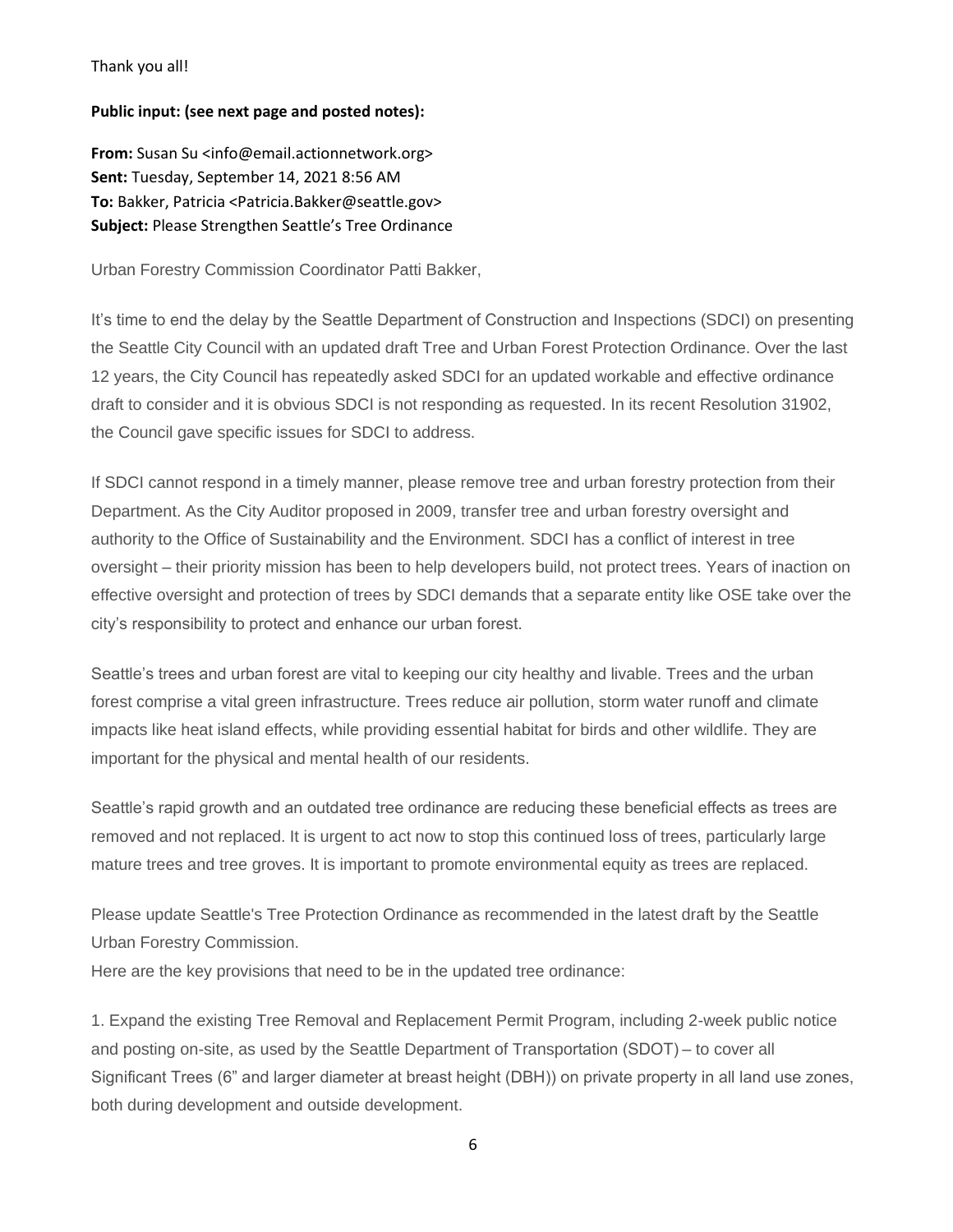2. Require the replacement of all Significant Trees removed with trees that in 25 years will reach equivalent canopy volume – either on site or pay a replacement fee into a City Tree Replacement and Preservation Fund. Allow the Fund to also accept fines, donations, grants and set up easements.

3. Retain current protections for Exceptional Trees and reduce the upper threshold for Exceptional Trees to 24" DBH, protect tree groves and prohibit Significant Trees being removed on undeveloped lots.

4. Allow removal of no more than 2 Significant non-Exceptional Trees in 3 years per lot outside development

5. Establish one citywide database for applying for Tree Removal and Replacement Permits and to track changes in the tree canopy.

6. Post online all permit requests and permit approvals for public viewing.

7. Expand SDOT's existing tree service provider's registration and certification to register all Tree Service Providers (arborists) working on trees in Seattle.

8. Provide adequate funding in the budget to implement and enforce the updated ordinance.

Susan Su [susanfsu@gmail.com](mailto:susanfsu@gmail.com) 13720 41st Ave NE Seattle, Washington 98125

**From:** Andrea LaVare Malagon <info@email.actionnetwork.org> **Sent:** Monday, September 20, 2021 5:56 PM **To:** Bakker, Patricia <Patricia.Bakker@seattle.gov> **Subject:** Keep Seattle Livable!

Urban Forestry Commission Coordinator Patti Bakker,

It's time to end the delay by the Seattle Department of Construction and Inspections (SDCI) on presenting the Seattle City Council with an updated draft Tree and Urban Forest Protection Ordinance. Over the last 12 years, the City Council has repeatedly asked SDCI for an updated workable and effective ordinance draft to consider and it is obvious SDCI is not responding as requested. In its recent Resolution 31902, the Council gave specific issues for SDCI to address.

If SDCI cannot respond in a timely manner, please remove tree and urban forestry protection from their Department. As the City Auditor proposed in 2009, transfer tree and urban forestry oversight and authority to the Office of Sustainability and the Environment. SDCI has a conflict of interest in tree oversight – their priority mission has been to help developers build, not protect trees. Years of inaction on effective oversight and protection of trees by SDCI demands that a separate entity like OSE take over the city's responsibility to protect and enhance our urban forest.

Seattle's trees and urban forest are vital to keeping our city healthy and livable. Trees and the urban forest comprise a vital green infrastructure. Trees reduce air pollution, storm water runoff and climate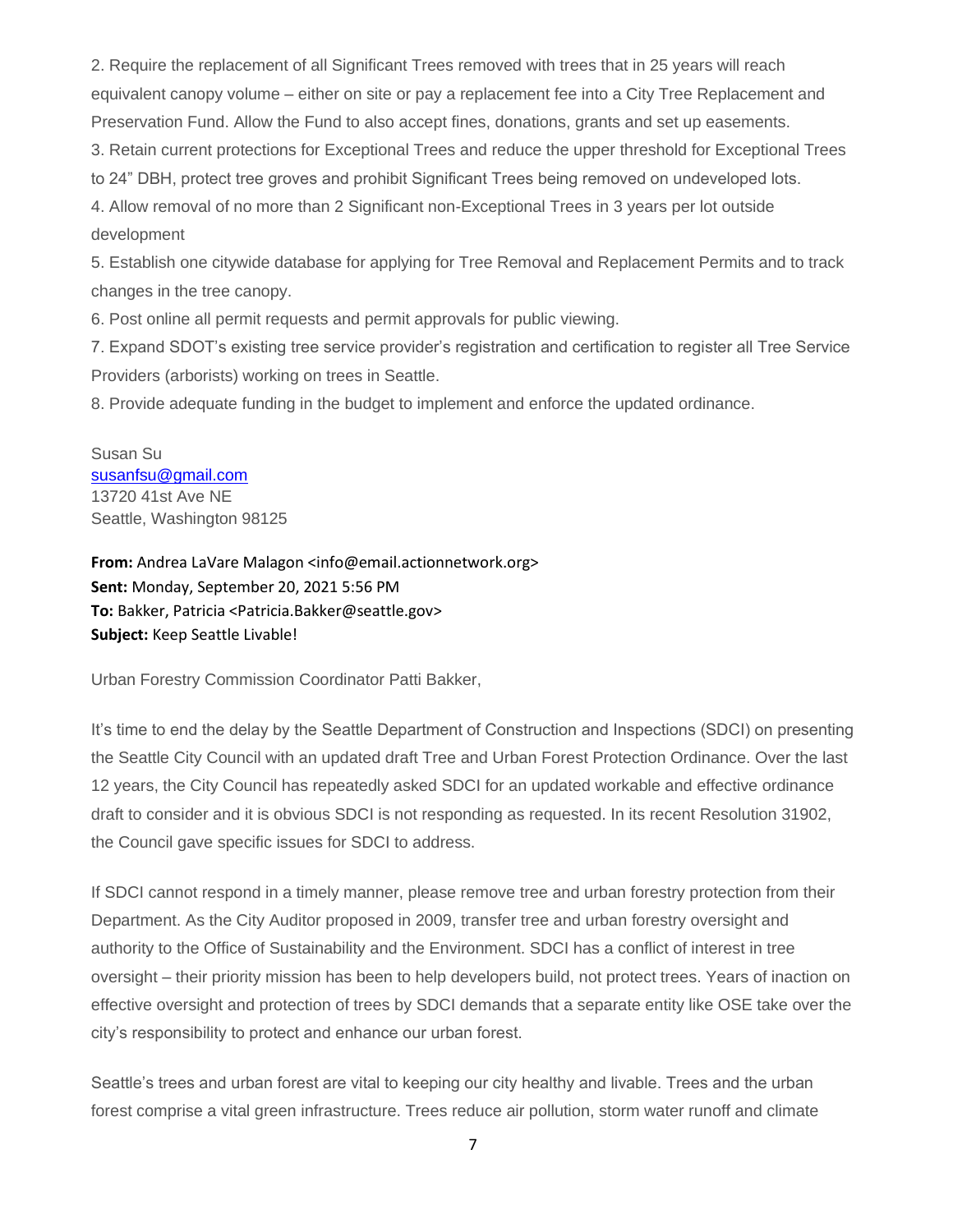impacts like heat island effects, while providing essential habitat for birds and other wildlife. They are important for the physical and mental health of our residents.

Seattle's rapid growth and an outdated tree ordinance are reducing these beneficial effects as trees are removed and not replaced. It is urgent to act now to stop this continued loss of trees, particularly large mature trees and tree groves. It is important to promote environmental equity as trees are replaced.

Please update Seattle's Tree Protection Ordinance as recommended in the latest draft by the Seattle Urban Forestry Commission.

Here are the key provisions that need to be in the updated tree ordinance:

1. Expand the existing Tree Removal and Replacement Permit Program, including 2-week public notice and posting on-site, as used by the Seattle Department of Transportation (SDOT) – to cover all Significant Trees (6" and larger diameter at breast height (DBH)) on private property in all land use zones, both during development and outside development.

2. Require the replacement of all Significant Trees removed with trees that in 25 years will reach equivalent canopy volume – either on site or pay a replacement fee into a City Tree Replacement and Preservation Fund. Allow the Fund to also accept fines, donations, grants and set up easements.

3. Retain current protections for Exceptional Trees and reduce the upper threshold for Exceptional Trees to 24" DBH, protect tree groves and prohibit Significant Trees being removed on undeveloped lots.

4. Allow removal of no more than 2 Significant non-Exceptional Trees in 3 years per lot outside development

5. Establish one citywide database for applying for Tree Removal and Replacement Permits and to track changes in the tree canopy.

6. Post online all permit requests and permit approvals for public viewing.

7. Expand SDOT's existing tree service provider's registration and certification to register all Tree Service Providers (arborists) working on trees in Seattle.

8. Provide adequate funding in the budget to implement and enforce the updated ordinance.

Andrea LaVare Malagon [drelavare@yahoo.com](mailto:drelavare@yahoo.com) 5604 S. Fountain St. Seattle 98178 Seattle, Washington 98178

**From:** Barbara Sanborn <info@email.actionnetwork.org> **Sent:** Tuesday, September 21, 2021 2:33 PM **To:** Bakker, Patricia <Patricia.Bakker@seattle.gov> **Subject:** Please Strengthen Seattle's Tree Ordinance

Urban Forestry Commission Coordinator Patti Bakker,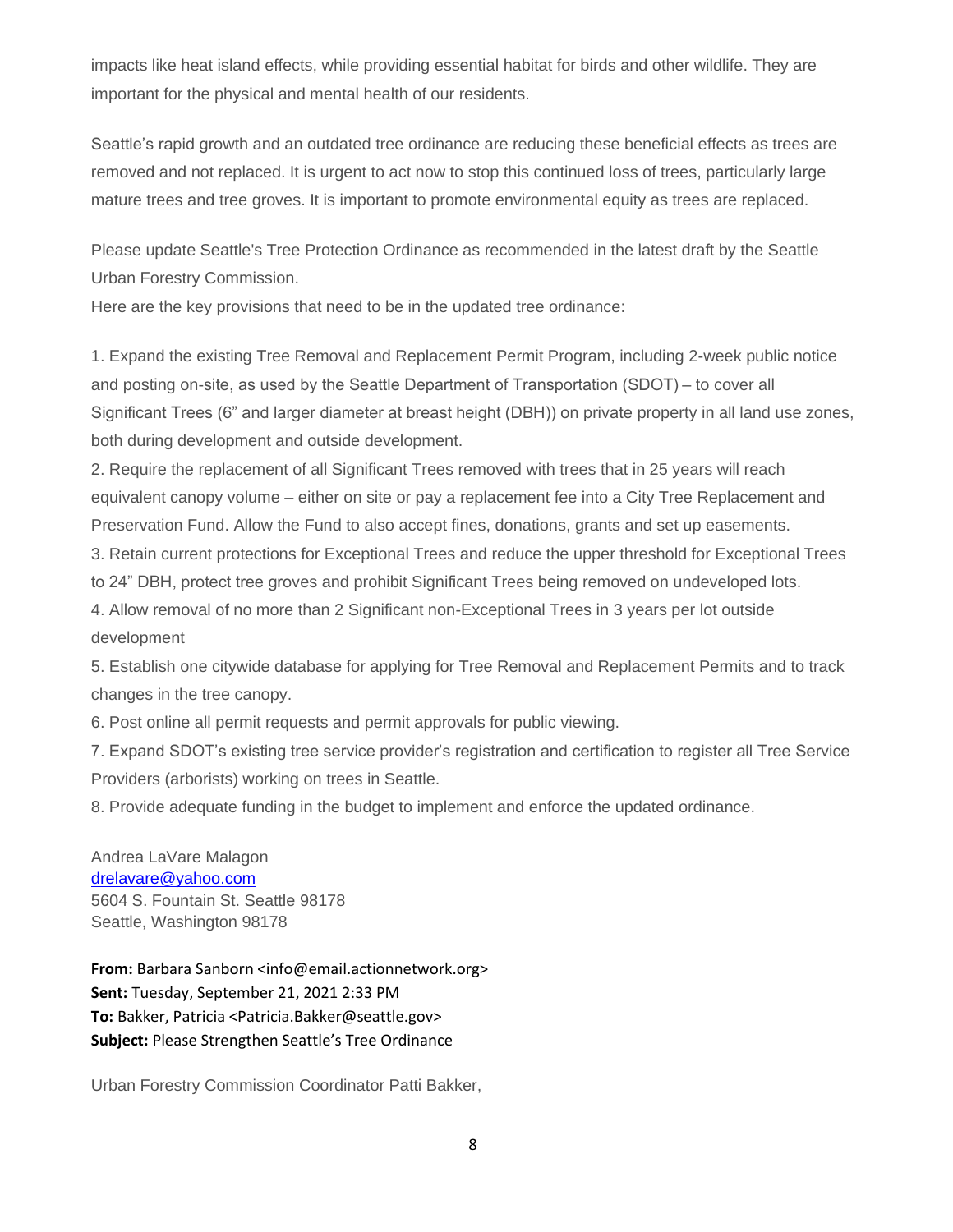It's time to end the delay by the Seattle Department of Construction and Inspections (SDCI) on presenting the Seattle City Council with an updated draft Tree and Urban Forest Protection Ordinance. Over the last 12 years, the City Council has repeatedly asked SDCI for an updated workable and effective ordinance draft to consider and it is obvious SDCI is not responding as requested. In its recent Resolution 31902, the Council gave specific issues for SDCI to address.

If SDCI cannot respond in a timely manner, please remove tree and urban forestry protection from their Department. As the City Auditor proposed in 2009, transfer tree and urban forestry oversight and authority to the Office of Sustainability and the Environment. SDCI has a conflict of interest in tree oversight – their priority mission has been to help developers build, not protect trees. Years of inaction on effective oversight and protection of trees by SDCI demands that a separate entity like OSE take over the city's responsibility to protect and enhance our urban forest.

Seattle's trees and urban forest are vital to keeping our city healthy and livable. Trees and the urban forest comprise a vital green infrastructure. Trees reduce air pollution, storm water runoff and climate impacts like heat island effects, while providing essential habitat for birds and other wildlife. They are important for the physical and mental health of our residents.

Seattle's rapid growth and an outdated tree ordinance are reducing these beneficial effects as trees are removed and not replaced. It is urgent to act now to stop this continued loss of trees, particularly large mature trees and tree groves. It is important to promote environmental equity as trees are replaced.

Please update Seattle's Tree Protection Ordinance as recommended in the latest draft by the Seattle Urban Forestry Commission.

Here are the key provisions that need to be in the updated tree ordinance:

1. Expand the existing Tree Removal and Replacement Permit Program, including 2-week public notice and posting on-site, as used by the Seattle Department of Transportation (SDOT) – to cover all Significant Trees (6" and larger diameter at breast height (DBH)) on private property in all land use zones, both during development and outside development.

2. Require the replacement of all Significant Trees removed with trees that in 25 years will reach equivalent canopy volume – either on site or pay a replacement fee into a City Tree Replacement and Preservation Fund. Allow the Fund to also accept fines, donations, grants and set up easements.

3. Retain current protections for Exceptional Trees and reduce the upper threshold for Exceptional Trees to 24" DBH, protect tree groves and prohibit Significant Trees being removed on undeveloped lots.

4. Allow removal of no more than 2 Significant non-Exceptional Trees in 3 years per lot outside development

5. Establish one citywide database for applying for Tree Removal and Replacement Permits and to track changes in the tree canopy.

9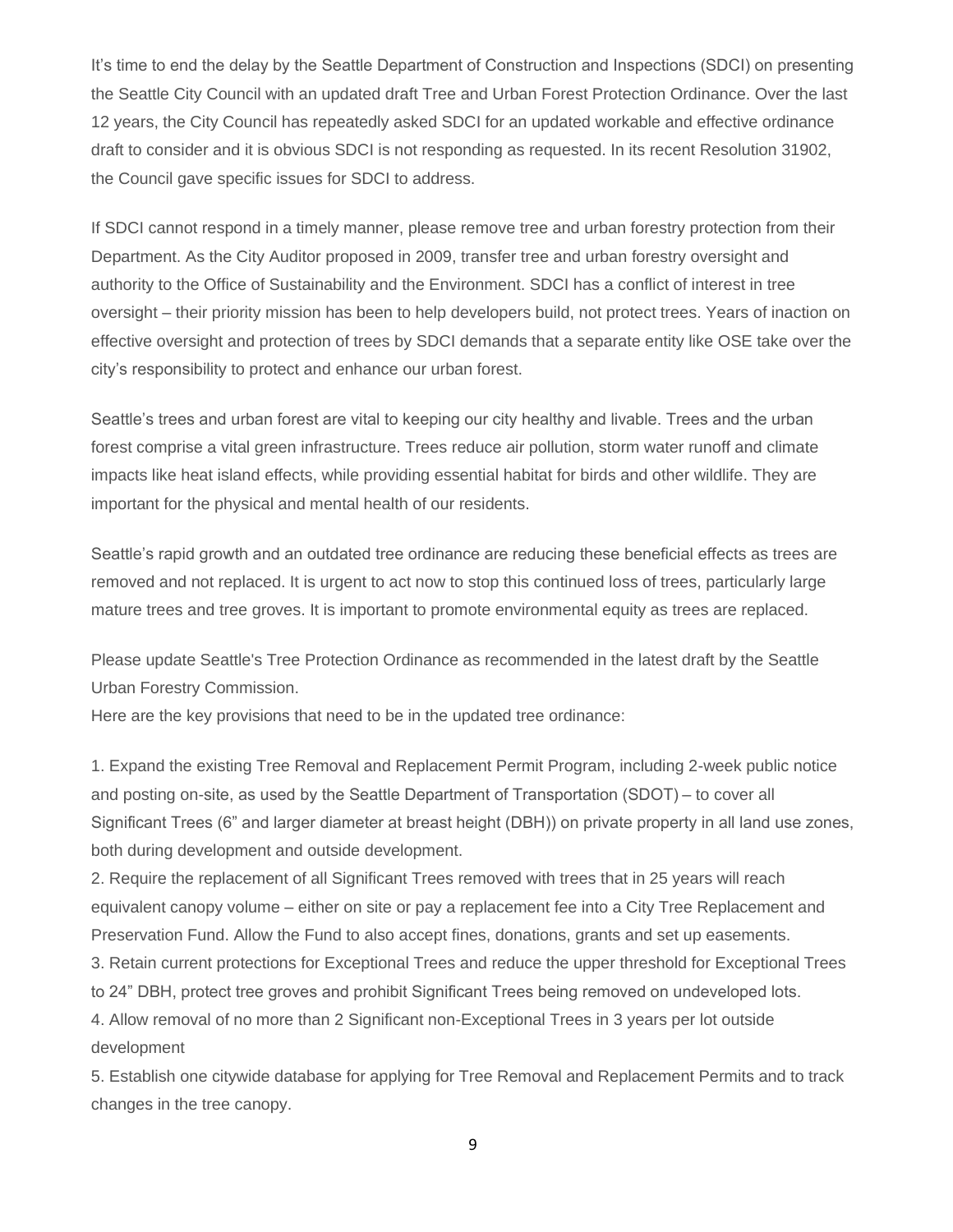6. Post online all permit requests and permit approvals for public viewing.

7. Expand SDOT's existing tree service provider's registration and certification to register all Tree Service Providers (arborists) working on trees in Seattle.

8. Provide adequate funding in the budget to implement and enforce the updated ordinance.

Barbara Sanborn [sanbornbarbara@gmail.com](mailto:sanbornbarbara@gmail.com) 5038B Sand Point Way NE Seattle, Washington 98105

**From:** Colleen Weinstein <info@email.actionnetwork.org> **Sent:** Wednesday, September 22, 2021 12:35 PM **To:** Bakker, Patricia <Patricia.Bakker@seattle.gov> **Subject:** Keep Seattle Livable!

Urban Forestry Commission Coordinator Patti Bakker,

Hello Council,

Enough is enough. Seattle's lack of urgency on this issue is baffling. Climate pledge Arena happened faster than updating the ordinance and we all know trees remaining growing and thriving in our city are truly the biggest contributor to human health and reducing the impacts of climate change. Do the right thing now and make a move that will benefit the youth of Seattle. It's time to end the delay by the Seattle Department of Construction and Inspections (SDCI) on presenting the Seattle City Council with an updated draft Tree and Urban Forest Protection Ordinance. Over the last 12 years, the City Council has repeatedly asked SDCI for an updated workable and effective ordinance draft to consider and it is obvious SDCI is not responding as requested. In its recent Resolution 31902, the Council gave specific issues for SDCI to address.

If SDCI cannot respond in a timely manner, please remove tree and urban forestry protection from their Department. As the City Auditor proposed in 2009, transfer tree and urban forestry oversight and authority to the Office of Sustainability and the Environment. SDCI has a conflict of interest in tree oversight – their priority mission has been to help developers build, not protect trees. Years of inaction on effective oversight and protection of trees by SDCI demands that a separate entity like OSE take over the city's responsibility to protect and enhance our urban forest.

Seattle's trees and urban forest are vital to keeping our city healthy and livable. Trees and the urban forest comprise a vital green infrastructure. Trees reduce air pollution, storm water runoff and climate impacts like heat island effects, while providing essential habitat for birds and other wildlife. They are important for the physical and mental health of our residents.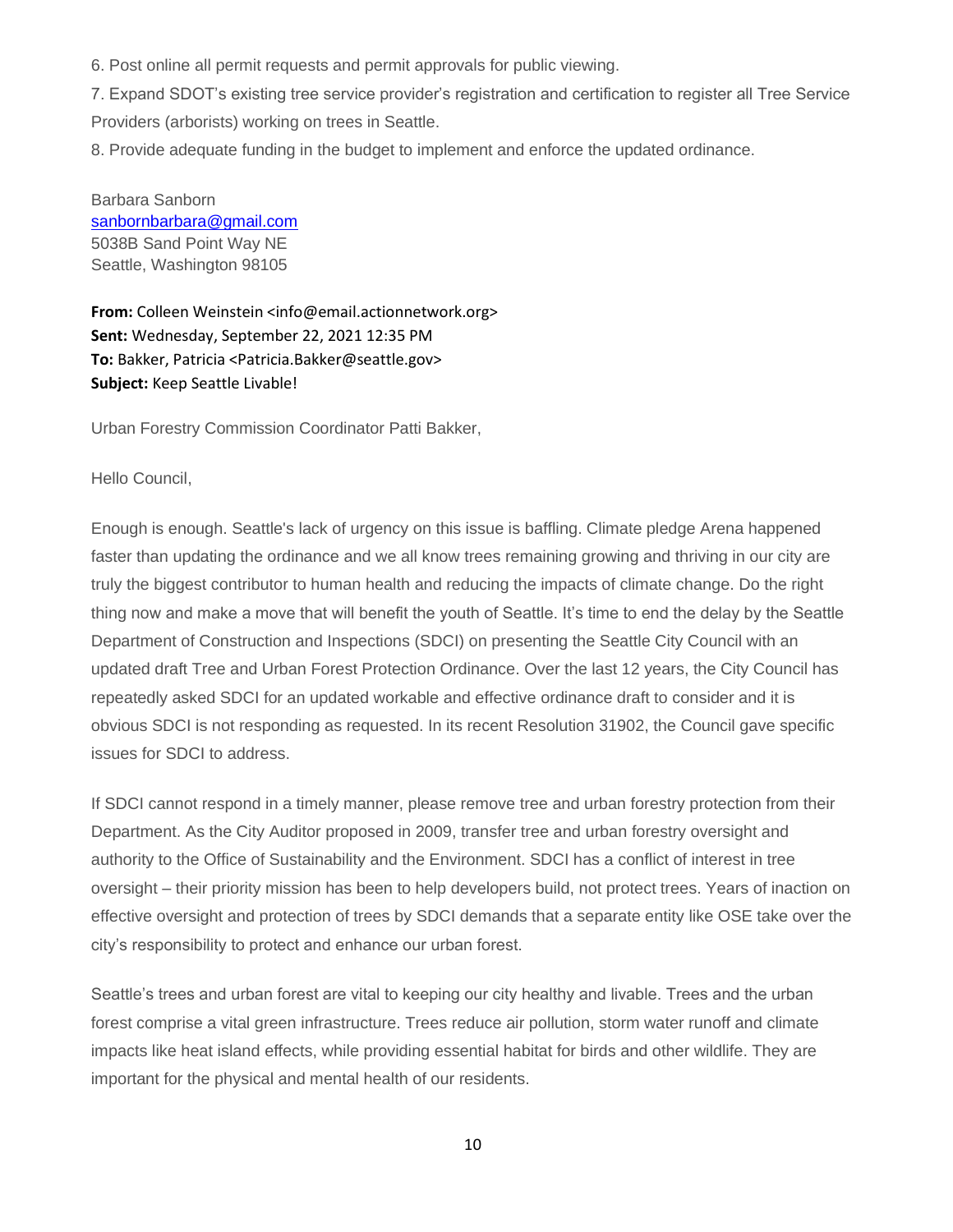Seattle's rapid growth and an outdated tree ordinance are reducing these beneficial effects as trees are removed and not replaced. It is urgent to act now to stop this continued loss of trees, particularly large mature trees and tree groves. It is important to promote environmental equity as trees are replaced.

Please update Seattle's Tree Protection Ordinance as recommended in the latest draft by the Seattle Urban Forestry Commission.

Here are the key provisions that need to be in the updated tree ordinance:

1. Expand the existing Tree Removal and Replacement Permit Program, including 2-week public notice and posting on-site, as used by the Seattle Department of Transportation (SDOT) – to cover all Significant Trees (6" and larger diameter at breast height (DBH)) on private property in all land use zones, both during development and outside development.

2. Require the replacement of all Significant Trees removed with trees that in 25 years will reach equivalent canopy volume – either on site or pay a replacement fee into a City Tree Replacement and Preservation Fund. Allow the Fund to also accept fines, donations, grants and set up easements.

3. Retain current protections for Exceptional Trees and reduce the upper threshold for Exceptional Trees to 24" DBH, protect tree groves and prohibit Significant Trees being removed on undeveloped lots.

4. Allow removal of no more than 2 Significant non-Exceptional Trees in 3 years per lot outside development

5. Establish one citywide database for applying for Tree Removal and Replacement Permits and to track changes in the tree canopy.

6. Post online all permit requests and permit approvals for public viewing.

7. Expand SDOT's existing tree service provider's registration and certification to register all Tree Service Providers (arborists) working on trees in Seattle.

8. Provide adequate funding in the budget to implement and enforce the updated ordinance.

Colleen Weinstein [colleenmarcyw@gmail.com](mailto:colleenmarcyw@gmail.com) 4112 NE 103rd Place Seattle, Washington 98125

Colleen Weinstein [colleenmarcyw@gmail.com](mailto:colleenmarcyw@gmail.com) 4112 NE 103rd Place Seattle, Washington 98125

**From:** marshallvbender@gmail.com <info@email.actionnetwork.org> **Sent:** Saturday, September 25, 2021 10:47 PM **To:** Bakker, Patricia <Patricia.Bakker@seattle.gov> **Subject:** End the delay! Adopt, with amendments, SDCI's Director's Rule 13-2020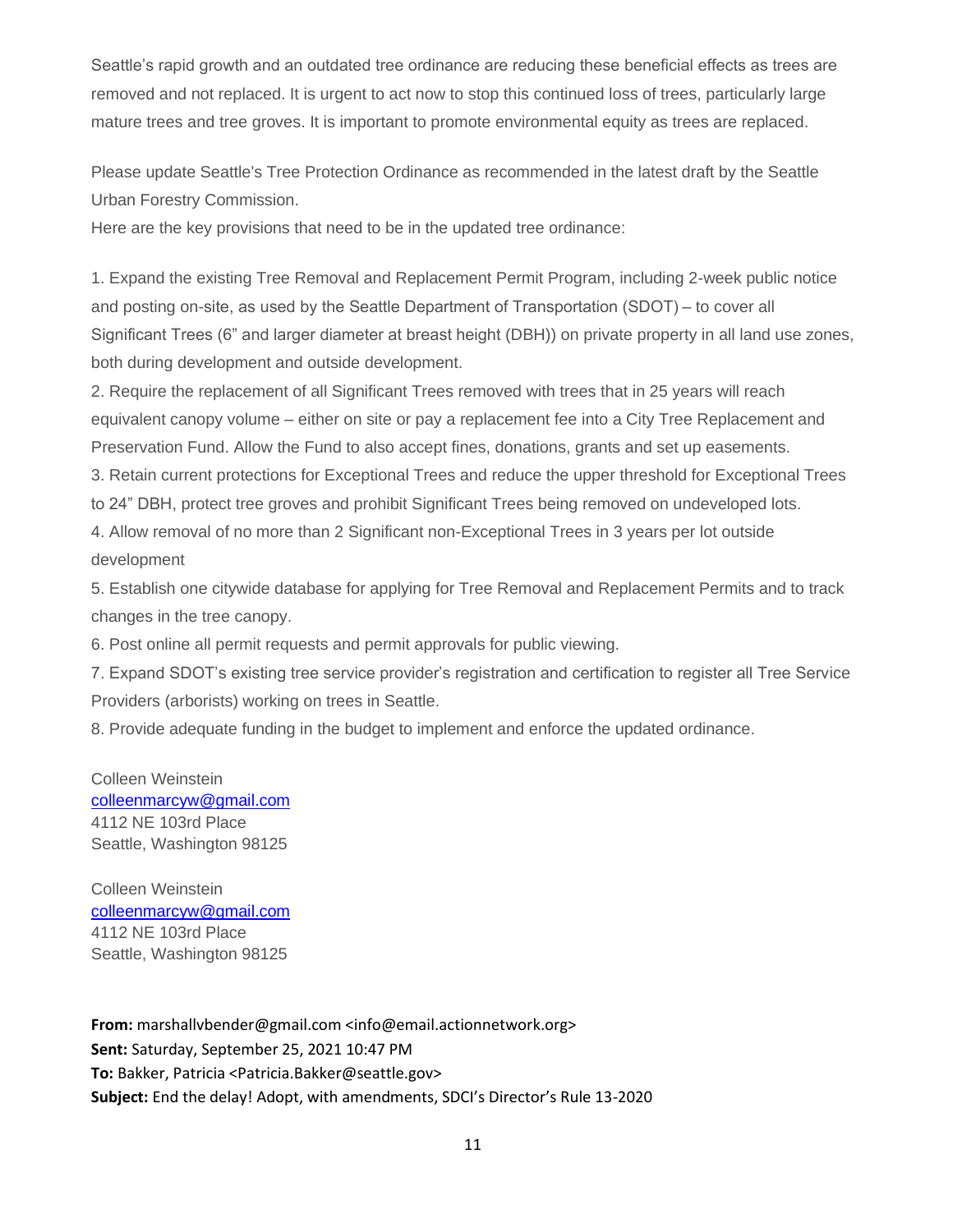Urban Forestry Commission Coordinator Patti Bakker,

As recent record temperatures have demonstrated, the climate crisis is real. Trees are a buffer to help reduce extreme temperature impacts in urban areas.

Please adopt, with the amendments recommended by the Seattle Urban Forestry Commission, SDCI's Director's Rule 13-2020 (Designation of Exceptional and Significant Trees, Tree Protection, Retention, and Tree Removal during land division, including tree service provider requirements).

Seattle must move forward now, without the delay urged by some, in adopting this updated Director's Rule with the amendments proposed below. This process of increasing protection for our urban forest was first proposed by the Seattle City Council 12 years ago and is long overdue.

The following updates as proposed in the draft Director's Rule are great steps forward:

• Reducing the upper threshold on exceptional trees to 24 inches in diameter at standard height (DSH) from 30 inches

• Designating trees 6 inches DSH and larger as protected trees, starting in the platting and short platting process

• Requiring Tree Care Providers to register with the City as the Seattle Dept. of Transportation already requires

• Continuing protection of tree groves as exceptional trees, even if a tree is removed from the grove

• Making clear that all exceptional trees removed during development must be replaced per SMC 25.11.090

• Tightening tree removal requirements for exceptional trees as hazard trees

The following changes to the draft Director's Rule are needed:

• Change Subject Title to remove words "land division" and replace with "Development"

• PURPOSE AND BACKGROUND. add "SMC 23 requires that all trees 6 inches DSH and larger must be indicated on all site plans throughout the platting and sub-platting process, and that projects must be designed to maximize the retention of existing trees. This requirement continues throughout any subsequent development on all lots in all zones in the city."

• SECTION 1. Reduce the number of trees and sizes required to be a tree grove. Kirkland, Woodinville, and Duvall all define a tree grove as "a group of 3 or more significant trees with overlapping or touching crowns." Include street trees in groves.

• Add "Significant trees may become exceptional as they grow in size. They are future replacements in the urban forest for exceptional trees when they die. Development projects must be designed to maximize the retention of both exceptional and significant trees to maintain a diversity of tree species and ages."

• Add "All replacement trees regardless of size are protected trees and can't be removed."

• SECTION 2. Change the heading to "TREE PROTECTION". Remove references to "Exceptional Trees" only and change to "Trees". e.g., change "Exceptional Tree Protection Areas" to "Tree Protection Areas".

• SECTION 4. Add "The Director shall have the authority to allow replacement trees on both public and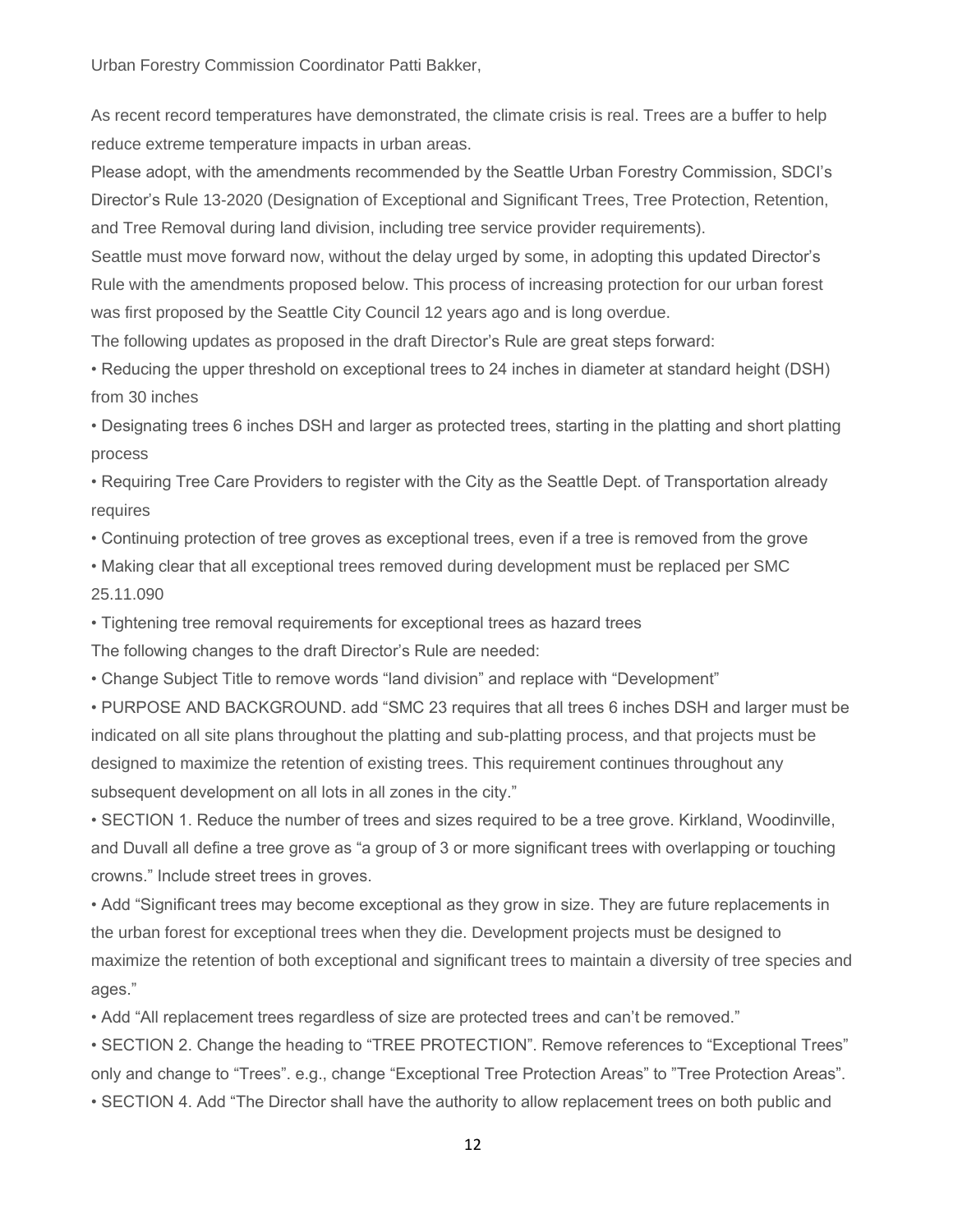private property to meet the goals and objectives of race and social justice under Seattle's Equity and Environment Initiative."

• Under SMC 25.11.090 the Director has the authority to require "one or more trees" to be planted as replacement trees for removed exceptional trees during development. The number of trees required should increase with the size of the tree removed, with a goal to achieve equivalent canopy area and volume in 25 years. Any in-lieu fee must also rise as the size of the removed tree increases. The city can not wait 80 years to replace an 80-year-old western red cedar tree and expect to maintain its canopy goals as large exceptional trees are removed during development.

• SECTION 5. SEPA requirements under SMC 25.05.675 N are for protecting special habitats and need to be considered at the beginning of the development process. The language of this SEPA code section should be included in the Director's Rule to be certain that the code is complied with.

• SECTION 6. SDCI should adopt SDOT's registration process and requirements to assist Tree Care Providers in complying with city code and regulations. Reduce the number of citations that will remove a Tree Care Provider from being registered with the city to no more than 2 per year. Require annual registration same as Seattle business licenses require. Require that Tree Care Provider companies have a WA State contractor's license to ensure they have workers' compensation. Require they have a certificate of insurance that lists the city as an additional insured so the city cannot be sued. Require that all jobs either have a certified arborist on the work site or that they have visited the site and officially sign off on the specific work being done.

Thank you for protecting our urban forest.

[marshallvbender@gmail.com](mailto:marshallvbender@gmail.com) 5216 11TH AVE NE #B SEATTLE, Washington 98105

**From:** Marshall Bender <info@email.actionnetwork.org> **Sent:** Saturday, September 25, 2021 10:47 PM **To:** Bakker, Patricia <Patricia.Bakker@seattle.gov> **Subject:** Save our Trees!

Urban Forestry Commission Coordinator Patti Bakker,

It's time to end the delay by the Seattle Department of Construction and Inspections (SDCI) on presenting the Seattle City Council with an updated draft Tree and Urban Forest Protection Ordinance. Over the last 12 years, the City Council has repeatedly asked SDCI for an updated workable and effective ordinance draft to consider and it is obvious SDCI is not responding as requested. In its recent Resolution 31902, the Council gave specific issues for SDCI to address.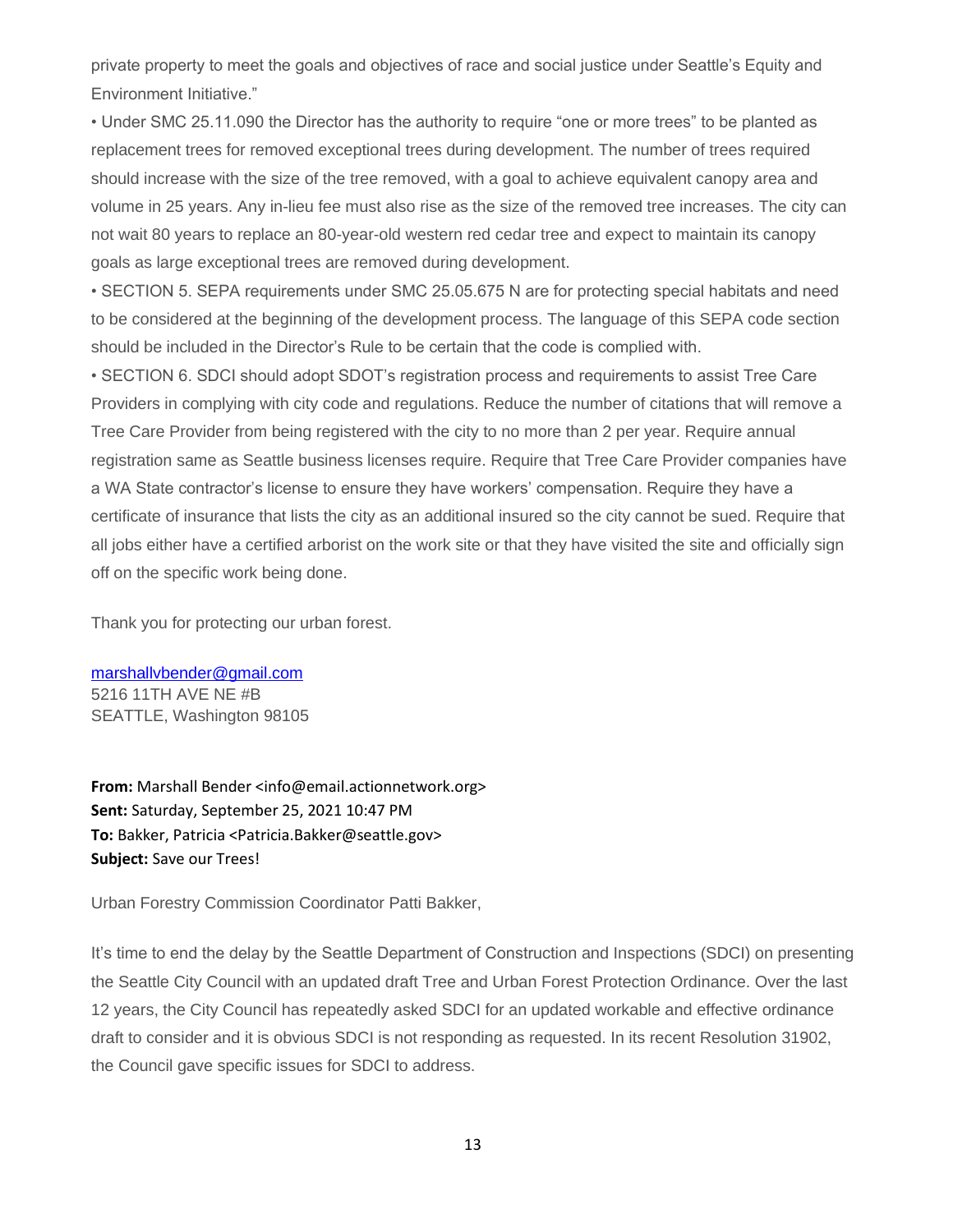If SDCI cannot respond in a timely manner, please remove tree and urban forestry protection from their Department. As the City Auditor proposed in 2009, transfer tree and urban forestry oversight and authority to the Office of Sustainability and the Environment. SDCI has a conflict of interest in tree oversight – their priority mission has been to help developers build, not protect trees. Years of inaction on effective oversight and protection of trees by SDCI demands that a separate entity like OSE take over the city's responsibility to protect and enhance our urban forest.

Seattle's trees and urban forest are vital to keeping our city healthy and livable. Trees and the urban forest comprise a vital green infrastructure. Trees reduce air pollution, storm water runoff and climate impacts like heat island effects, while providing essential habitat for birds and other wildlife. They are important for the physical and mental health of our residents.

Seattle's rapid growth and an outdated tree ordinance are reducing these beneficial effects as trees are removed and not replaced. It is urgent to act now to stop this continued loss of trees, particularly large mature trees and tree groves. It is important to promote environmental equity as trees are replaced.

Please update Seattle's Tree Protection Ordinance as recommended in the latest draft by the Seattle Urban Forestry Commission.

Here are the key provisions that need to be in the updated tree ordinance:

1. Expand the existing Tree Removal and Replacement Permit Program, including 2-week public notice and posting on-site, as used by the Seattle Department of Transportation (SDOT) – to cover all Significant Trees (6" and larger diameter at breast height (DBH)) on private property in all land use zones, both during development and outside development.

2. Require the replacement of all Significant Trees removed with trees that in 25 years will reach equivalent canopy volume – either on site or pay a replacement fee into a City Tree Replacement and Preservation Fund. Allow the Fund to also accept fines, donations, grants and set up easements.

3. Retain current protections for Exceptional Trees and reduce the upper threshold for Exceptional Trees to 24" DBH, protect tree groves and prohibit Significant Trees being removed on undeveloped lots.

4. Allow removal of no more than 2 Significant non-Exceptional Trees in 3 years per lot outside development

5. Establish one citywide database for applying for Tree Removal and Replacement Permits and to track changes in the tree canopy.

6. Post online all permit requests and permit approvals for public viewing.

7. Expand SDOT's existing tree service provider's registration and certification to register all Tree Service Providers (arborists) working on trees in Seattle.

8. Provide adequate funding in the budget to implement and enforce the updated ordinance.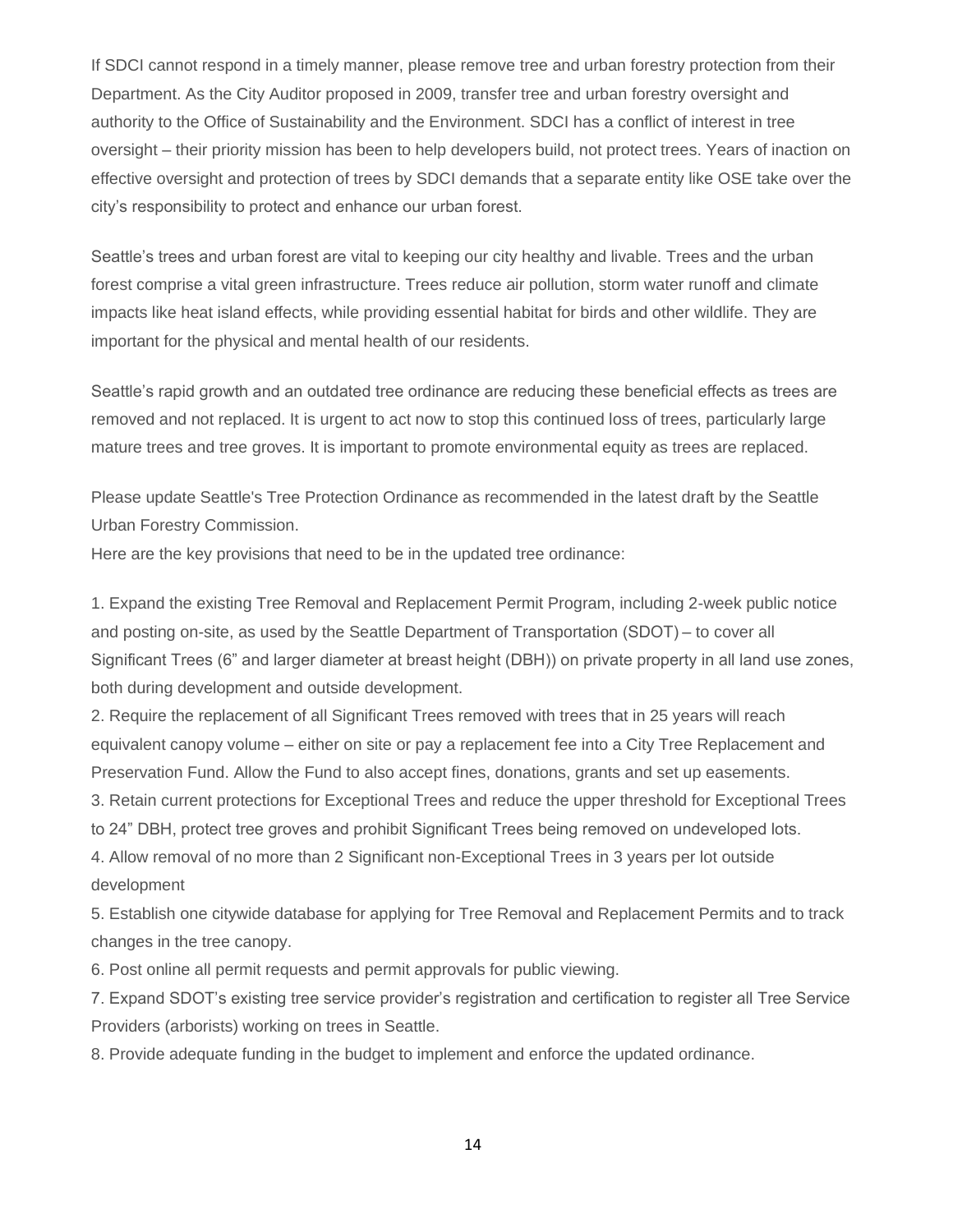Marshall Bender [marshallvbender@gmail.com](mailto:marshallvbender@gmail.com) 5216 11TH AVE NE #B SEATTLE, Washington 98105

**From:** Elizabeth Uding <info@email.actionnetwork.org> **Sent:** Saturday, October 2, 2021 8:00 PM **To:** Bakker, Patricia <Patricia.Bakker@seattle.gov> **Subject:** End the delay! Adopt, with amendments, SDCI's Director's Rule 13-2020

Urban Forestry Commission Coordinator Patti Bakker,

As recent record temperatures have demonstrated, the climate crisis is real. Trees are a buffer to help reduce extreme temperature impacts in urban areas.

Please adopt, with the amendments recommended by the Seattle Urban Forestry Commission, SDCI's Director's Rule 13-2020 (Designation of Exceptional and Significant Trees, Tree Protection, Retention, and Tree Removal during land division, including tree service provider requirements).

Seattle must move forward now, without the delay urged by some, in adopting this updated Director's Rule with the amendments proposed below. This process of increasing protection for our urban forest was first proposed by the Seattle City Council 12 years ago and is long overdue.

The following updates as proposed in the draft Director's Rule are great steps forward:

• Reducing the upper threshold on exceptional trees to 24 inches in diameter at standard height (DSH) from 30 inches

• Designating trees 6 inches DSH and larger as protected trees, starting in the platting and short platting process

• Requiring Tree Care Providers to register with the City as the Seattle Dept. of Transportation already requires

• Continuing protection of tree groves as exceptional trees, even if a tree is removed from the grove

• Making clear that all exceptional trees removed during development must be replaced per SMC 25.11.090

• Tightening tree removal requirements for exceptional trees as hazard trees

The following changes to the draft Director's Rule are needed:

• Change Subject Title to remove words "land division" and replace with "Development"

• PURPOSE AND BACKGROUND. add "SMC 23 requires that all trees 6 inches DSH and larger must be indicated on all site plans throughout the platting and sub-platting process, and that projects must be designed to maximize the retention of existing trees. This requirement continues throughout any subsequent development on all lots in all zones in the city."

• SECTION 1. Reduce the number of trees and sizes required to be a tree grove. Kirkland, Woodinville, and Duvall all define a tree grove as "a group of 3 or more significant trees with overlapping or touching crowns." Include street trees in groves.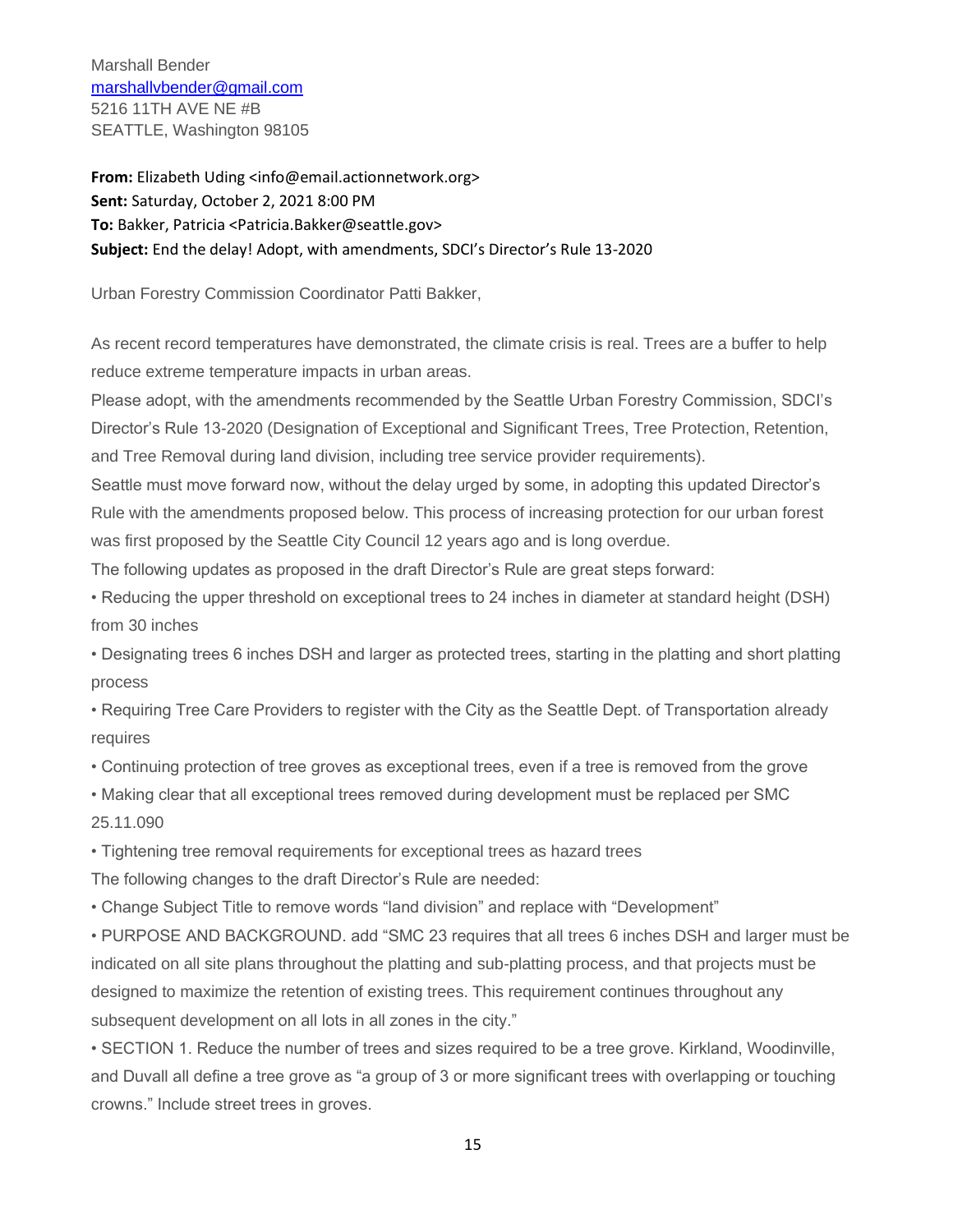• Add "Significant trees may become exceptional as they grow in size. They are future replacements in the urban forest for exceptional trees when they die. Development projects must be designed to maximize the retention of both exceptional and significant trees to maintain a diversity of tree species and ages."

• Add "All replacement trees regardless of size are protected trees and can't be removed."

• SECTION 2. Change the heading to "TREE PROTECTION". Remove references to "Exceptional Trees" only and change to "Trees". e.g., change "Exceptional Tree Protection Areas" to "Tree Protection Areas". • SECTION 4. Add "The Director shall have the authority to allow replacement trees on both public and private property to meet the goals and objectives of race and social justice under Seattle's Equity and Environment Initiative."

• Under SMC 25.11.090 the Director has the authority to require "one or more trees" to be planted as replacement trees for removed exceptional trees during development. The number of trees required should increase with the size of the tree removed, with a goal to achieve equivalent canopy area and volume in 25 years. Any in-lieu fee must also rise as the size of the removed tree increases. The city can not wait 80 years to replace an 80-year-old western red cedar tree and expect to maintain its canopy goals as large exceptional trees are removed during development.

• SECTION 5. SEPA requirements under SMC 25.05.675 N are for protecting special habitats and need to be considered at the beginning of the development process. The language of this SEPA code section should be included in the Director's Rule to be certain that the code is complied with.

• SECTION 6. SDCI should adopt SDOT's registration process and requirements to assist Tree Care Providers in complying with city code and regulations. Reduce the number of citations that will remove a Tree Care Provider from being registered with the city to no more than 2 per year. Require annual registration same as Seattle business licenses require. Require that Tree Care Provider companies have a WA State contractor's license to ensure they have workers' compensation. Require they have a certificate of insurance that lists the city as an additional insured so the city cannot be sued. Require that all jobs either have a certified arborist on the work site or that they have visited the site and officially sign off on the specific work being done.

Thank you for protecting our urban forest.

Elizabeth Uding [woodfrog789@gmail.com](mailto:woodfrog789@gmail.com) 8725 14th AVE NW Seattle, Washington 98117

**From:** Shawn Dotter <info@email.actionnetwork.org> **Sent:** Tuesday, October 5, 2021 3:26 PM **To:** Bakker, Patricia <Patricia.Bakker@seattle.gov> **Subject:** End the delay! Adopt, with amendments, SDCI's Director's Rule 13-2020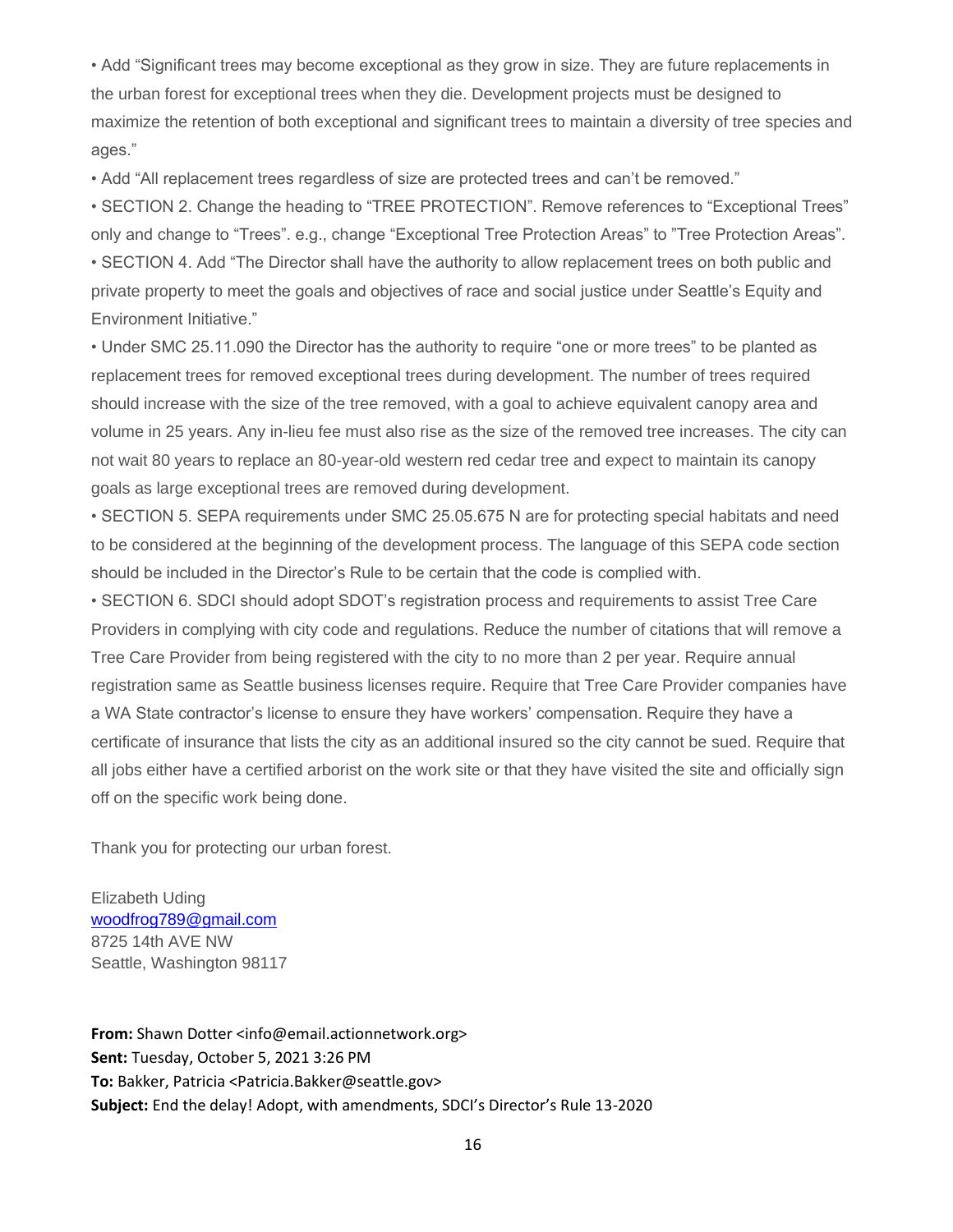Urban Forestry Commission Coordinator Patti Bakker,

As recent record temperatures have demonstrated, the climate crisis is real. Trees are a buffer to help reduce extreme temperature impacts in urban areas.

Please adopt, with the amendments recommended by the Seattle Urban Forestry Commission, SDCI's Director's Rule 13-2020 (Designation of Exceptional and Significant Trees, Tree Protection, Retention, and Tree Removal during land division, including tree service provider requirements).

Seattle must move forward now, without the delay urged by some, in adopting this updated Director's Rule with the amendments proposed below. This process of increasing protection for our urban forest was first proposed by the Seattle City Council 12 years ago and is long overdue.

The following updates as proposed in the draft Director's Rule are great steps forward:

• Reducing the upper threshold on exceptional trees to 24 inches in diameter at standard height (DSH) from 30 inches

• Designating trees 6 inches DSH and larger as protected trees, starting in the platting and short platting process

• Requiring Tree Care Providers to register with the City as the Seattle Dept. of Transportation already requires

• Continuing protection of tree groves as exceptional trees, even if a tree is removed from the grove

• Making clear that all exceptional trees removed during development must be replaced per SMC 25.11.090

• Tightening tree removal requirements for exceptional trees as hazard trees

The following changes to the draft Director's Rule are needed:

• Change Subject Title to remove words "land division" and replace with "Development"

• PURPOSE AND BACKGROUND. add "SMC 23 requires that all trees 6 inches DSH and larger must be indicated on all site plans throughout the platting and sub-platting process, and that projects must be designed to maximize the retention of existing trees. This requirement continues throughout any subsequent development on all lots in all zones in the city."

• SECTION 1. Reduce the number of trees and sizes required to be a tree grove. Kirkland, Woodinville, and Duvall all define a tree grove as "a group of 3 or more significant trees with overlapping or touching crowns." Include street trees in groves.

• Add "Significant trees may become exceptional as they grow in size. They are future replacements in the urban forest for exceptional trees when they die. Development projects must be designed to maximize the retention of both exceptional and significant trees to maintain a diversity of tree species and ages."

• Add "All replacement trees regardless of size are protected trees and can't be removed."

• SECTION 2. Change the heading to "TREE PROTECTION". Remove references to "Exceptional Trees" only and change to "Trees". e.g., change "Exceptional Tree Protection Areas" to "Tree Protection Areas".

• SECTION 4. Add "The Director shall have the authority to allow replacement trees on both public and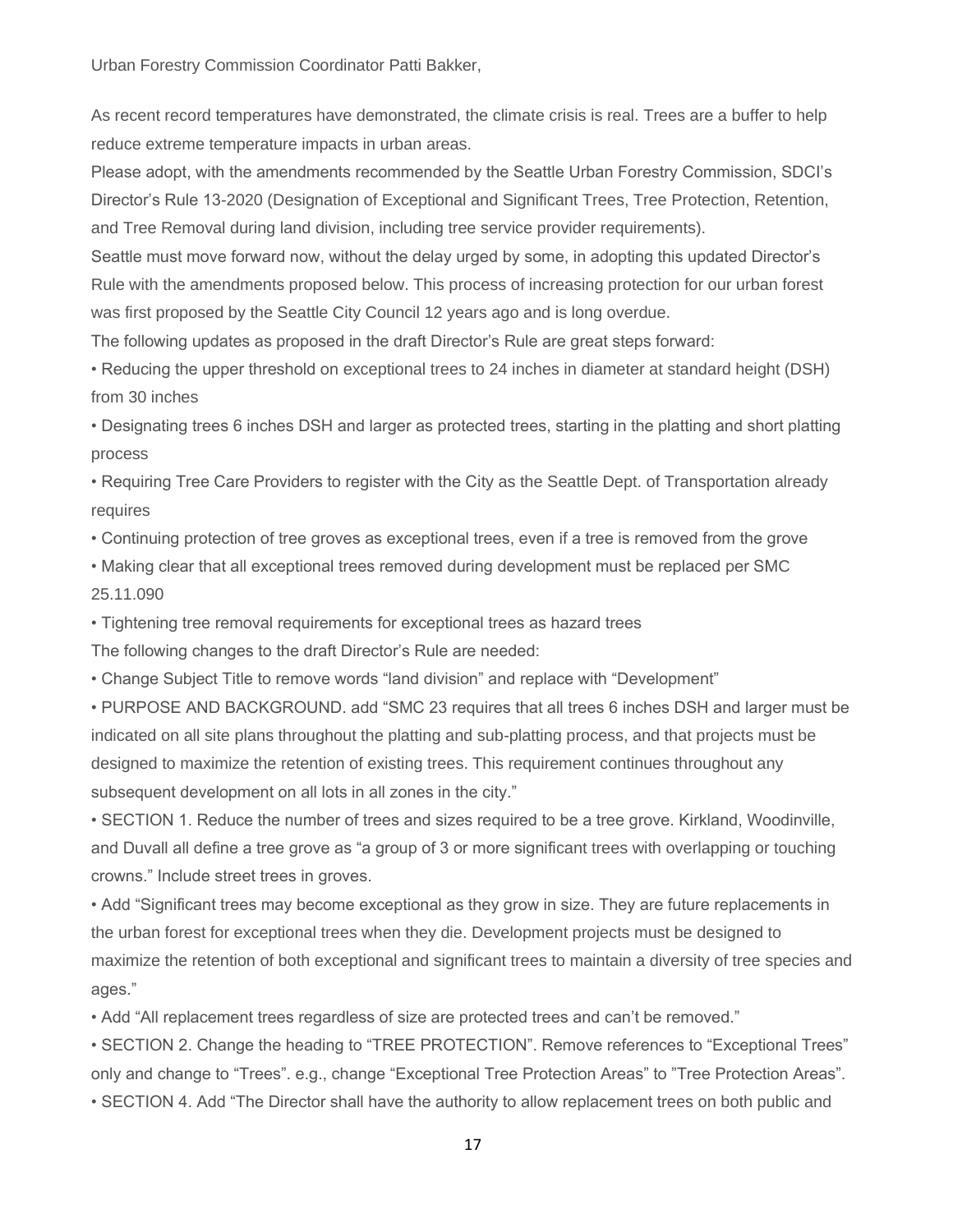private property to meet the goals and objectives of race and social justice under Seattle's Equity and Environment Initiative."

• Under SMC 25.11.090 the Director has the authority to require "one or more trees" to be planted as replacement trees for removed exceptional trees during development. The number of trees required should increase with the size of the tree removed, with a goal to achieve equivalent canopy area and volume in 25 years. Any in-lieu fee must also rise as the size of the removed tree increases. The city can not wait 80 years to replace an 80-year-old western red cedar tree and expect to maintain its canopy goals as large exceptional trees are removed during development.

• SECTION 5. SEPA requirements under SMC 25.05.675 N are for protecting special habitats and need to be considered at the beginning of the development process. The language of this SEPA code section should be included in the Director's Rule to be certain that the code is complied with.

• SECTION 6. SDCI should adopt SDOT's registration process and requirements to assist Tree Care Providers in complying with city code and regulations. Reduce the number of citations that will remove a Tree Care Provider from being registered with the city to no more than 2 per year. Require annual registration same as Seattle business licenses require. Require that Tree Care Provider companies have a WA State contractor's license to ensure they have workers' compensation. Require they have a certificate of insurance that lists the city as an additional insured so the city cannot be sued. Require that all jobs either have a certified arborist on the work site or that they have visited the site and officially sign off on the specific work being done.

Thank you for protecting our urban forest.

Shawn Dotter [shawndotter@hotmail.com](mailto:shawndotter@hotmail.com) 7019 NE 170th St Kenmore, Washington 98028

Urban Forestry Commission Coordinator Patti Bakker,

It's time to end the delay by the Seattle Department of Construction and Inspections (SDCI) on presenting the Seattle City Council with an updated draft Tree and Urban Forest Protection Ordinance. Over the last 12 years, the City Council has repeatedly asked SDCI for an updated workable and effective ordinance draft to consider and it is obvious SDCI is not responding as requested. In its recent Resolution 31902, the Council gave specific issues for SDCI to address.

If SDCI cannot respond in a timely manner, please remove tree and urban forestry protection from their Department. As the City Auditor proposed in 2009, transfer tree and urban forestry oversight and authority to the Office of Sustainability and the Environment. SDCI has a conflict of interest in tree